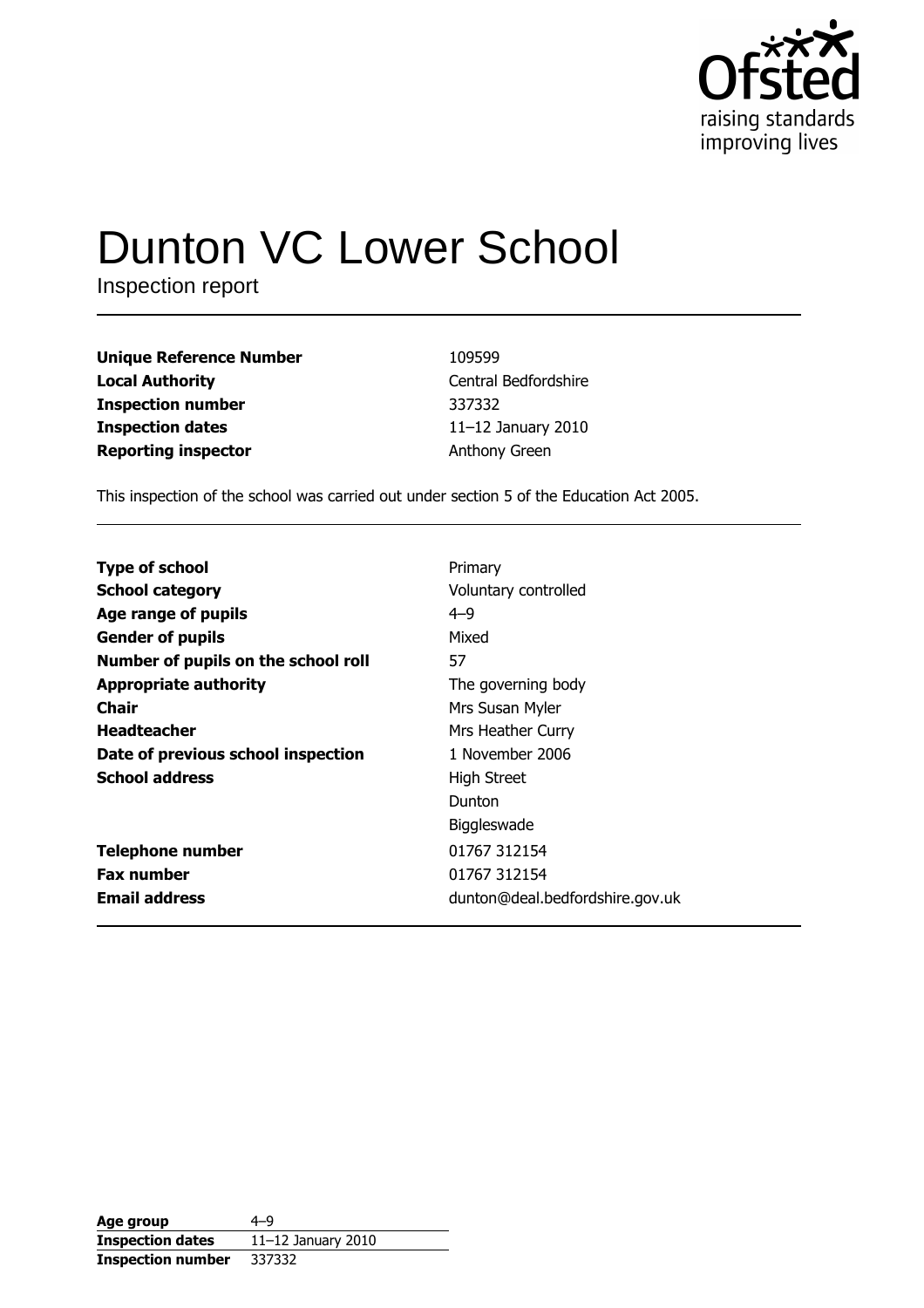The Office for Standards in Education, Children's Services and Skills (Ofsted) regulates and inspects to achieve excellence in the care of children and young people, and in education and skills for learners of all ages. It regulates and inspects childcare and children's social care, and inspects the Children and Family Court Advisory Support Service (Cafcass), schools, colleges, initial teacher training, work-based learning and skills training, adult and community learning, and education and training in prisons and other secure establishments. It rates council children's services, and inspects services for looked after children, safequarding and child protection.

Further copies of this report are obtainable from the school. Under the Education Act 2005, the school must provide a copy of this report free of charge to certain categories of people. A charge not exceeding the full cost of reproduction may be made for any other copies supplied.

If you would like a copy of this document in a different format, such as large print or Braille, please telephone 08456 404045, or email enquiries@ofsted.gov.uk.

You may copy all or parts of this document for non-commercial educational purposes, as long as you give details of the source and date of publication and do not alter the documentation in any way.

Royal Exchange Buildings St Ann's Square Manchester M2 7LA T: 08456 404045 Textphone: 0161 618 8524 E: enquiries@ofsted.gov.uk W: www.ofsted.gov.uk © Crown copyright 2010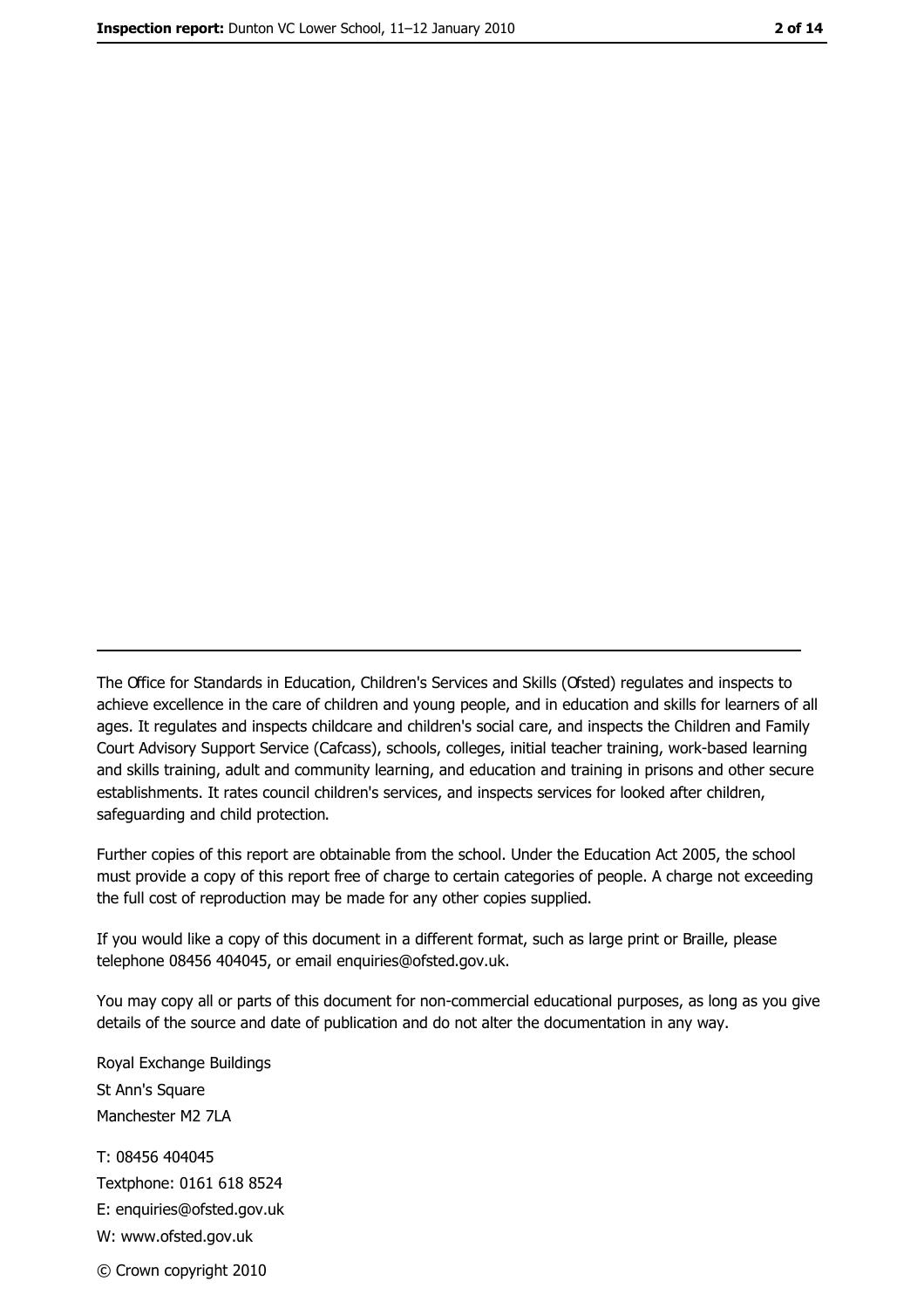# **Introduction**

This inspection was carried out by two additional inspectors. The majority of time was spent observing learning. Inspectors observed all teachers, visited seven lessons, and held meetings with governors, teachers, all subject leaders, office staff and groups of pupils, including members of the school council. They observed the school's work, and looked at a range of documentation including assessment data, information on the progress of pupils whose circumstances make them vulnerable, internal monitoring files, governors' minutes and reports from the school improvement partner and the local authority. Joint observations of lessons were also carried out with the headteacher. Thirty four parents' questionnaires were scrutinised, as well as responses from pupils and staff.

The inspection team reviewed many aspects of the school's work. It looked in detail at the following:

- attainment and achievement in mathematics, especially by the end of Year 4  $\blacksquare$
- the use of information and communication technology (ICT) to support the  $\blacksquare$ curriculum
- the opportunities for pupils to apply their literacy and numeracy skills across a  $\blacksquare$ range of subjects.

# **Information about the school**

In this small, but oversubscribed, school most pupils are of White British heritage. There are no pupils who speak English as an additional language. The proportion of pupils with special educational needs and/or disabilities is above average. The percentage of pupils eligible for free school meals is below average but rising. Almost half the pupils travel to the school from outlying areas. The school is 'soft' federated with another voluntary controlled lower school in a neighbouring village, which means that both schools have separate staff and governing bodies but work together on curricular initiatives. The headteacher shares her time equally between both schools. The three classrooms are housed in temporary buildings. There are plans to replace these rooms with permanent classrooms but no date has been set. The school has a number of awards including the Healthy School Award, the Active Mark and full International School Accreditation.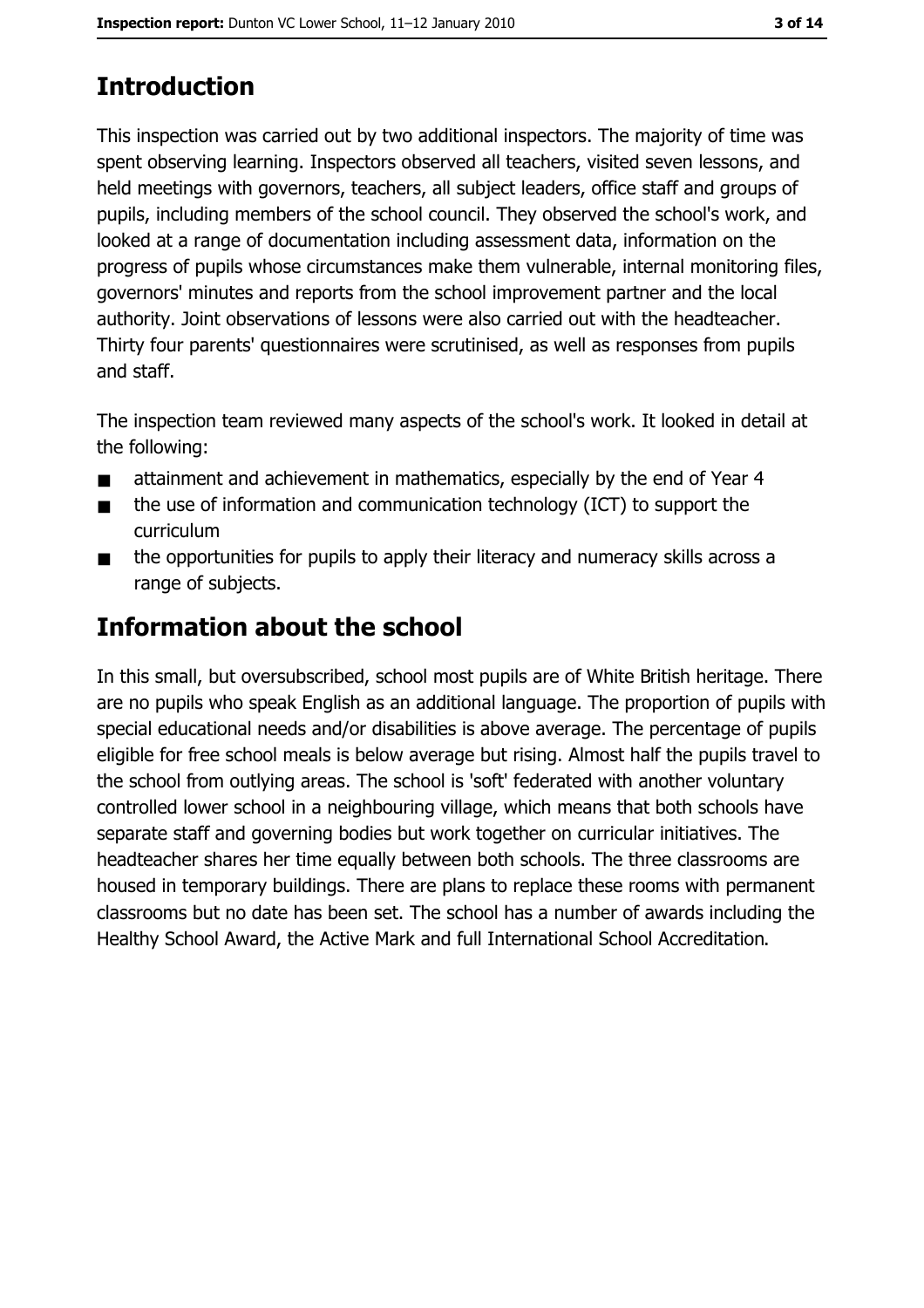# **Inspection judgements**

## Overall effectiveness: how good is the school?

#### The school's capacity for sustained improvement

## **Main findings**

Dunton VC Lower School provides an outstanding quality of education, enabling pupils to attain well above average standards by the end of Year 4. Central to the school's success is the excellent leadership of the headteacher, who is very ably supported by her senior teacher and all staff. Parents are overwhelmingly appreciative of the work of a dedicated team of staff and governors. One parent typically wrote, 'Dunton VC Lower educates the whole child superbly. The pastoral care is second to none.'

Outstanding teaching and learning, together with a rich and stimulating curriculum, have a significant impact on pupils' achievement. Children in the Early Years Foundation Stage make excellent progress despite some constraints in provision due to planning restrictions and a lack of covered facilities for the outdoor area. Older pupils continue to make outstanding progress. By Year 4, standards in the past have been well above average in reading and writing and above average in mathematics. The school recognised that standards in mathematics were not as high as in reading and writing and implemented strategies to address the difference. Inspection evidence shows that the strategies implemented are working well and standards in mathematics are now as high as in the other subjects. All groups of pupils, including those with special educational needs and/or disabilities and those whose circumstances make them vulnerable, achieve equally well.

In all year groups, well-informed teaching assistants support small groups and individuals very well. Assessment is used extremely well by teachers to plan for mixed age, and mixed ability, classes in Years 1 to 4. As a result, work is very well matched to individual needs. Teachers' marking is conscientious and sets targets for improvement. Older pupils are also involved in the marking of their work or in peer assessments. Year 4 pupils have a good understanding of what they need to do to improve their work. However, although teachers set individual targets, not all pupils are fully involved in setting their own targets.

The outstanding curriculum is enriched by visits and visitors and a range of clubs and activities. One pupil commented that 'it never gets boring here'. Music is a particular strength of the school. Sporting activities also play an important part, which is reflected in the Activemark award. Opportunities for pupils to develop their literacy and numeracy skills, in a range of subjects and through homework, are planned for very well. The provision for information and communication technology (ICT) is good, with a small suite of computers and an interactive whiteboard in each class.

Contribution to community cohesion is excellent. The school is a focal point for the village community and is also very active in the wider and global community. This is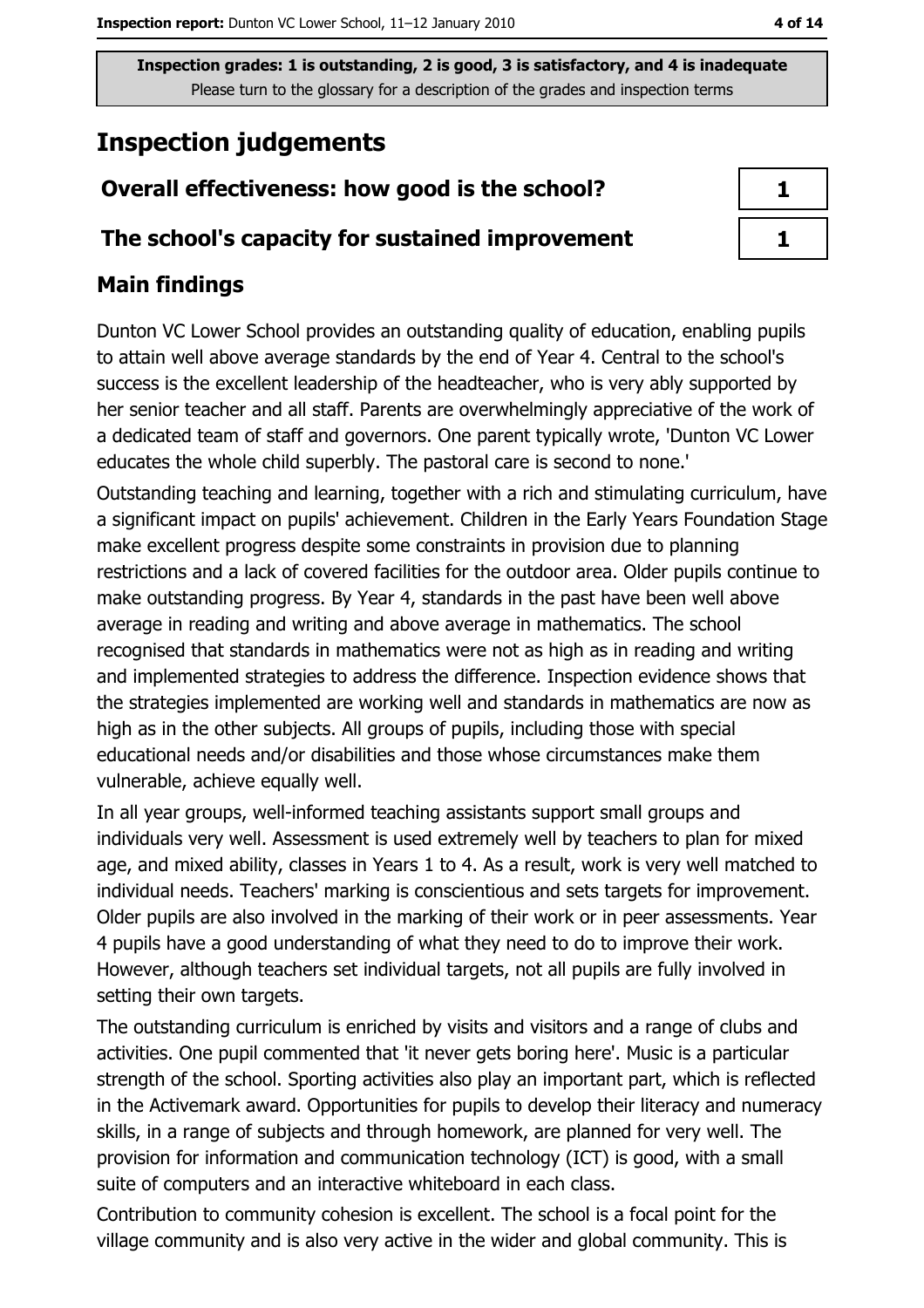reflected in the ideas submitted by pupils for the proposed development plans for Dunton Village and Biggleswade town, and it's International School Accreditation. Very strong links have been made with schools in Africa.

Personal development and well-being are outstanding and underpinned by excellent care, quidance and support. Pupils' excellent spiritual, moral, social and cultural development results in exemplary behaviour and attitudes. Pupils thoroughly enjoy school. They feel very safe and know who to go to should they have any problems or concerns. One commented, 'It's like a family and the teachers look after us a lot.' **One** 

Leadership and management are outstanding. Together with a dedicated and committed team of staff, the headteacher has created a learning environment where pupils thrive. She manages her time very well between her two schools. Despite the high standards achieved, there is no complacency but a strong commitment to move the school forward. Staff are enthusiastic about their roles and are proud to work in the school. One wrote, 'I always look forward to coming to work and am regularly reminded of how important my contribution is to the smooth running of the school."

The school is highly accurate in its self evaluation, deriving its knowledge of its strengths and areas for development from rigorous monitoring. It uses this information extremely well for school development and is doing enough to maintain its very high standards. Consequently it demonstrates that it has an outstanding capacity for sustained improvement. The school provides outstanding value for money.

## What does the school need to do to improve further?

- Ensure pupils are fully involved in the assessment of their own work, so that they  $\blacksquare$ have a deeper understanding of how they can achieve progress through greater involvement in setting their own targets.
- Improve the outside area for the Early Years Foundation Stage by installing a  $\blacksquare$ covered area to support the use of the outdoor environment in all weathers.

## **Outcomes for individuals and groups of pupils**

During the inspection, children in the Early Years Foundation Stage and pupils in the older year groups were seen to be enjoying high quality learning experiences and making consistently rapid progress in their work. The levels of attainment seen in pupils' books and in lessons reflected the high standards recorded in the school's own data. In the lessons observed, pupils' learning was excellent as a result of the high quality of teaching and support given. All groups, including pupils with special educational needs and/or disabilities and pupils whose circumstances make them vulnerable, make equally excellent progress against their targets. Pupils are very motivated by their work. They are polite and engaging when talking to adults and visitors, and confirm that they feel very safe. As a result, attendance is above average. They are developing excellent skills to prepare them for their next stage of learning and later life.

 $\mathbf{1}$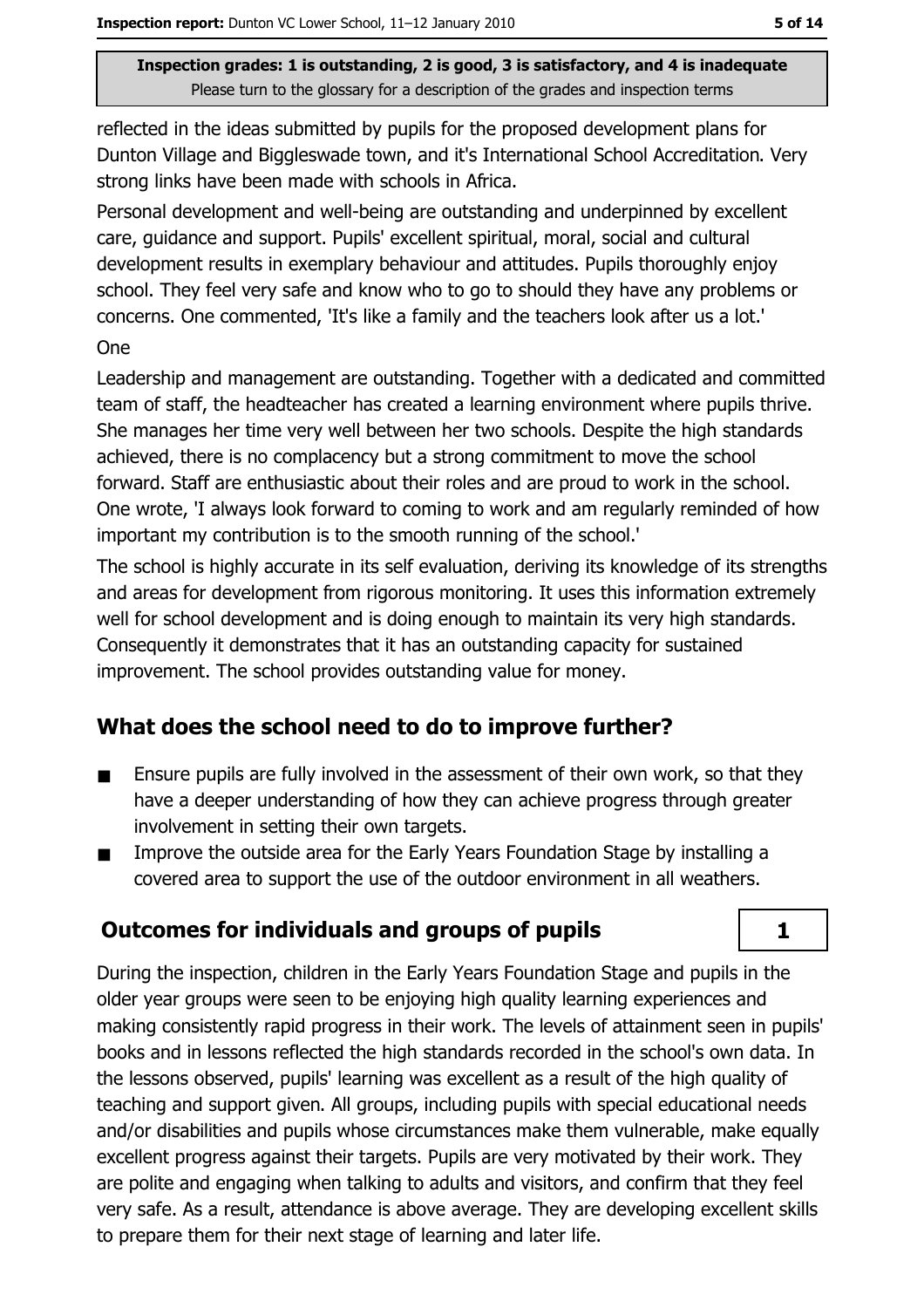Pupils have an excellent understanding of the need to eat healthily and to take plenty of exercise, as reflected in the school's Healthy School Award. They enjoy having responsibilities and supporting the wider community through, for example, fundraising for local and international charities, and helping in the local community garden. The school council make an excellent contribution to school life. They have recently canvassed their peers and, as a result, have introduced a gymnastics club and art club. Pupils are developing an excellent awareness of other cultures through curricular themes, visits and visitors.

These are the grades for pupils' outcomes

| Pupils' achievement and the extent to which they enjoy their learning                                                     |   |  |
|---------------------------------------------------------------------------------------------------------------------------|---|--|
| Taking into account:<br>Pupils' attainment <sup>1</sup>                                                                   | 1 |  |
| The quality of pupils' learning and their progress                                                                        | 1 |  |
| The quality of learning for pupils with special educational needs and/or<br>disabilities and their progress               | 1 |  |
| The extent to which pupils feel safe                                                                                      | 1 |  |
| <b>Pupils' behaviour</b>                                                                                                  | 1 |  |
| The extent to which pupils adopt healthy lifestyles                                                                       | 1 |  |
| The extent to which pupils contribute to the school and wider community                                                   | 1 |  |
| The extent to which pupils develop workplace and other skills that will<br>contribute to their future economic well-being | 1 |  |
| Taking into account:<br>Pupils' attendance <sup>1</sup>                                                                   | 2 |  |
| The extent of pupils' spiritual, moral, social and cultural development                                                   |   |  |

#### How effective is the provision?

Teachers' very good planning and use of a wide range of high-quality resources, including teaching assistants, make a valuable contribution to learning. As a result, pupils work hard in lessons within a highly productive learning environment. Teachers set targets for pupils to work towards. However, not all pupils are fully involved in their own target setting. Very good use is made of assessment data to track pupils in all subjects. The school has developed its own system of tracking to ensure that it

The grades for attainment and attendance are: 1 is high; 2 is above average; 3 is broadly average; and 4 is low.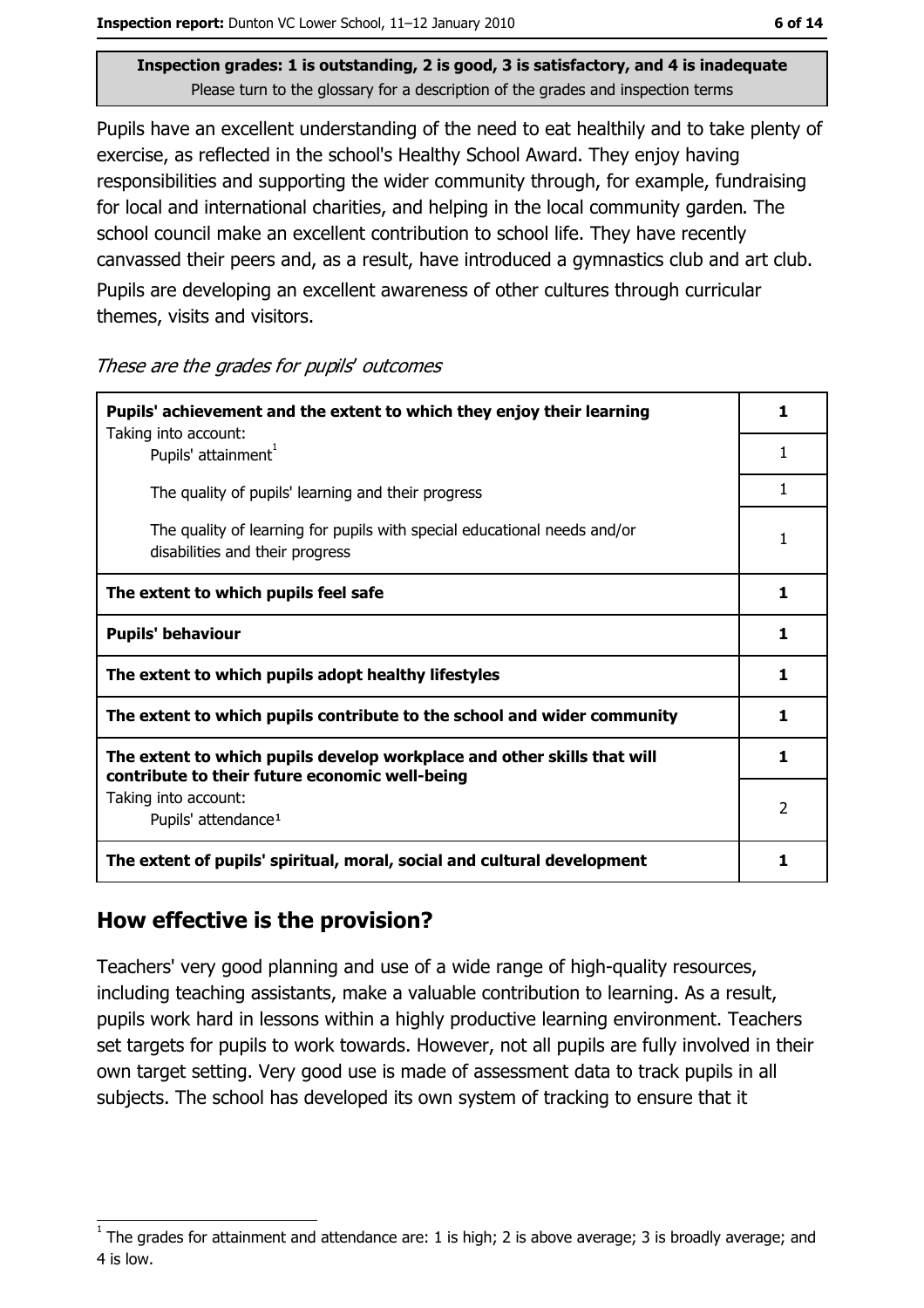accurately informs teachers of the levels achieved by pupils and the next steps needed to build on those levels.

Very good links are made between different subjects to make them relevant and interesting for pupils. Themed activities capture pupils' imagination. Pupils enjoy using ICT to support other subjects. For example, Year 3 and Year 4 pupils were observed using a word processing program to write about the life of a Dickensian child, as part of their literacy work.

The personal, social and health education programmes, assemblies, visits and visitors and the whole-school work every Friday on 'values' ensure that there are many opportunities for pupils to reflect on their experience and on the world around them.

These are the grades for the quality of provision

| The quality of teaching                                                                                    |  |
|------------------------------------------------------------------------------------------------------------|--|
| Taking into account:<br>The use of assessment to support learning                                          |  |
| The extent to which the curriculum meets pupils' needs, including, where<br>relevant, through partnerships |  |
| The effectiveness of care, guidance and support                                                            |  |

#### How effective are leadership and management?

The strong leadership of the headteacher has been the key to sustaining the outstanding outcomes of the school. One parent wrote, 'An exceptionally supportive school. The headteacher has worked tirelessly to ensure that that the school meets my child's needs.' Because of the small number of teaching staff, each has a number of subjects to lead. They prioritise their subjects well. The evaluations made are accurate and reflect the high expectations they set for themselves.

Safeguarding and child protection procedures are outstanding and meet government requirements. Pupils whose circumstances make them vulnerable are supported extremely well by staff and by the excellent links with outside agencies. The progress of all groups of pupils is tracked very well to ensure that all have the same opportunities to succeed. Practices for promoting equality of opportunity within the school are outstanding, reflecting the outward-looking promotion of cohesion within the wider community. The 'Global Classroom' and the International School Accreditation initiatives have forged very strong links with schools in Ghana and Nigeria and an Antarctic expedition. There are developing links with a school in London and a school in Australia. Governors bring a wide range of experiences and backgrounds to the school. They are extremely supportive and they contribute very well to monitoring and development. The governing body is both challenging and evaluative.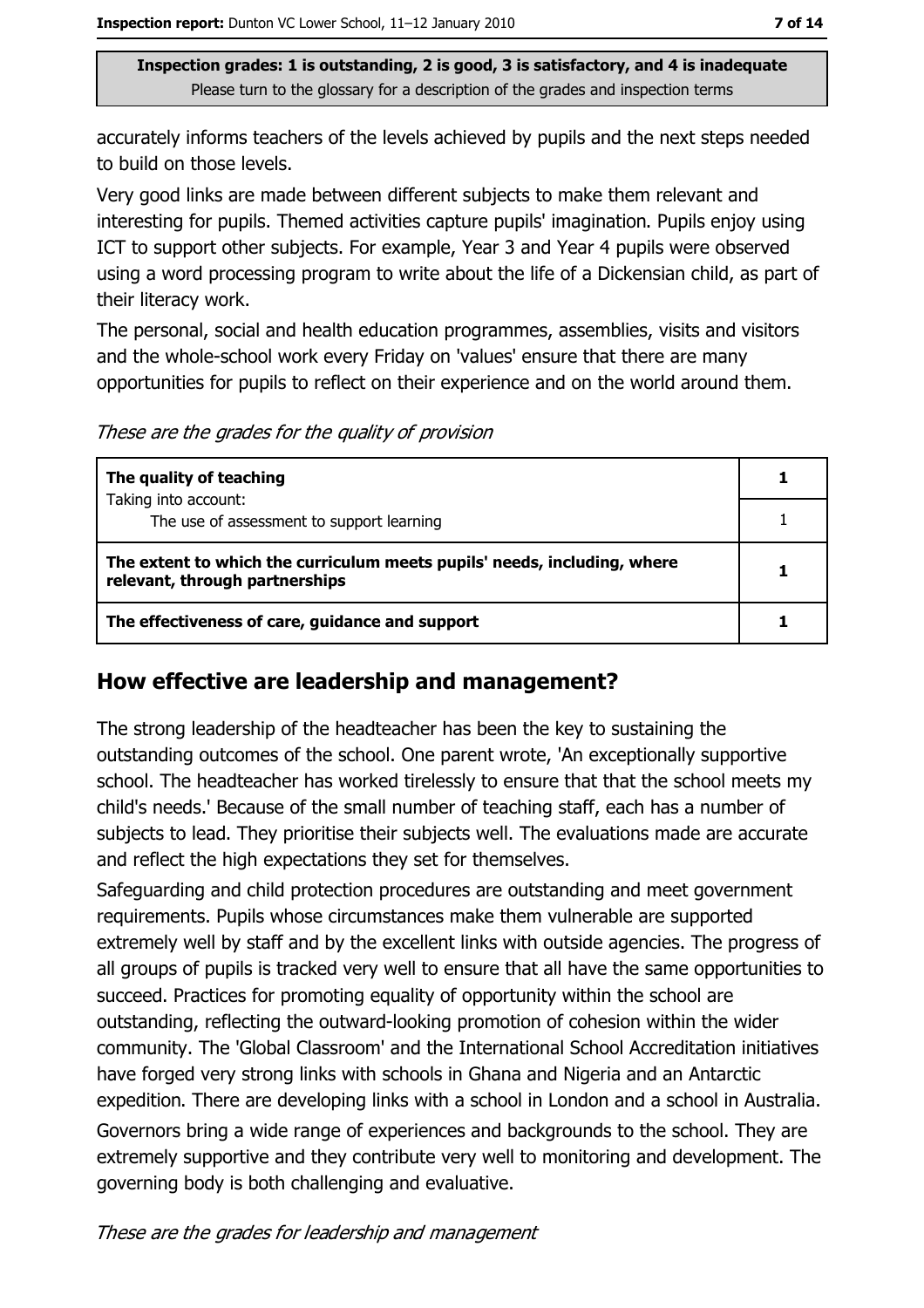| The effectiveness of leadership and management in embedding ambition and<br>driving improvement                                                                     | 1 |
|---------------------------------------------------------------------------------------------------------------------------------------------------------------------|---|
| Taking into account:<br>The leadership and management of teaching and learning                                                                                      |   |
| The effectiveness of the governing body in challenging and supporting the<br>school so that weaknesses are tackled decisively and statutory responsibilities<br>met |   |
| The effectiveness of the school's engagement with parents and carers                                                                                                | 1 |
| The effectiveness of partnerships in promoting learning and well-being                                                                                              |   |
| The effectiveness with which the school promotes equality of opportunity and<br>tackles discrimination                                                              |   |
| The effectiveness of safeguarding procedures                                                                                                                        |   |
| The effectiveness with which the school promotes community cohesion                                                                                                 | 1 |
| The effectiveness with which the school deploys resources to achieve<br>value for money                                                                             |   |

#### **Early Years Foundation Stage**

Children enter the Reception class with knowledge, skills and understanding that are generally in line with those expected for their age, though often above in problem solving, reasoning and numeracy. They settle into Reception well because of the excellent transition arrangements in place with the local pre-school. Children make excellent progress and by the end of the Reception year they are very well prepared to enter Year 1. Behaviour and relationships are very well managed. The learning environment is resourced and organised well to provide a mixture of interesting activities. However, the class is housed in a temporary building. Due to planning restrictions, it has had to be sited in a part of the school with only a small outdoor area that is not directly overlooked. This restricts the degree to which children can enjoy free-flow activities from indoors to outdoors. The outdoor space also has no all-weather covering. The restrictions imposed are managed as well as possible. As a result of outstanding leadership of the Early Years Foundation Stage, there is good teamwork and cohesive planning. Ongoing assessment is used very well to plan for individual children, which results in their outstanding achievement.

These are the grades for the Early Years Foundation Stage

| <b>Overall effectiveness of the Early Years Foundation Stage</b>                             |  |
|----------------------------------------------------------------------------------------------|--|
| Taking into account:<br>Outcomes for children in the Early Years Foundation Stage            |  |
| The quality of provision in the Early Years Foundation Stage                                 |  |
| The effectiveness of leadership and management of the Early Years<br><b>Foundation Stage</b> |  |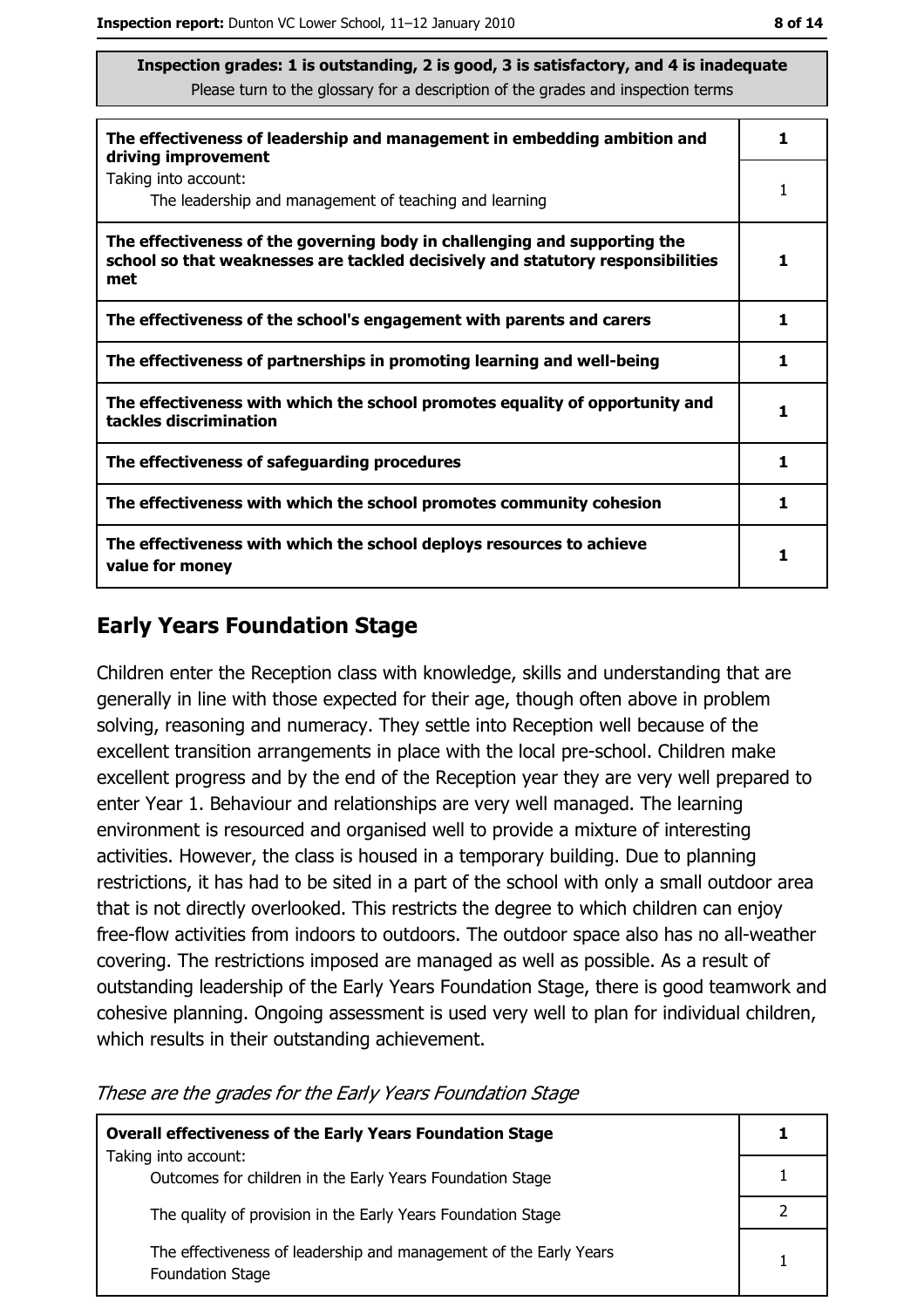#### **Views of parents and carers**

The overwhelming majority of the 34 questionnaires were positive and parents believe that this is a caring and supportive school, where pupils are taught well and individual needs are met; views that agree with those of the inspectors. Almost all are happy with the school and are pleased with the progress their children are making.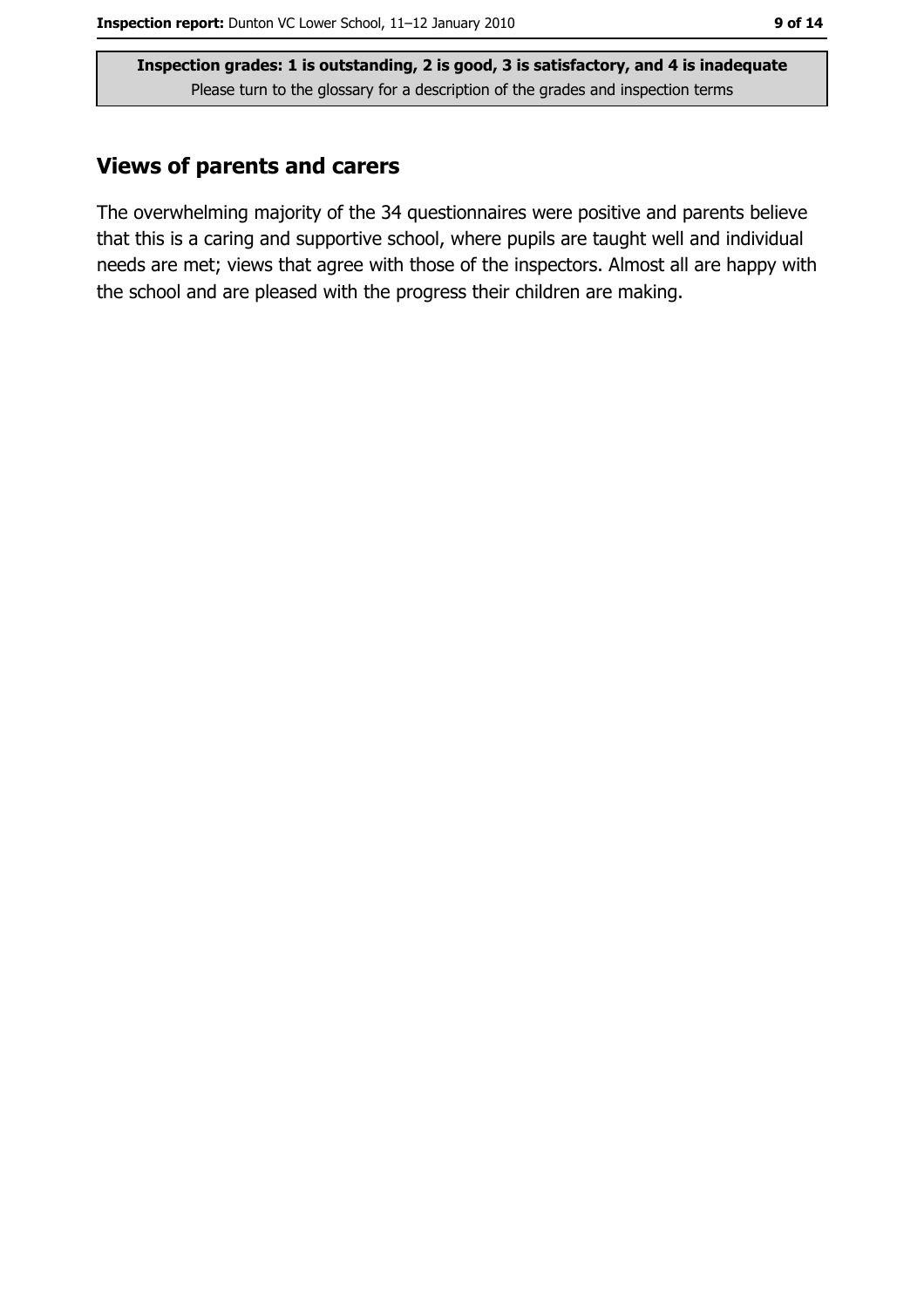#### Responses from parents and carers to Ofsted's questionnaire

Ofsted invited all the registered parents and carers of pupils registered at Dunton VC Lower School to complete a questionnaire about their views of the school.

In the questionnaire, parents and carers were asked to record how strongly they agreed with 13 statements about the school. The inspector received 34 completed questionnaires by the end of the on-site inspection. In total, there are 57 pupils registered at the school.

| <b>Statements</b>                                                                                                                                                                                                                                       | <b>Strongly</b><br><b>Agree</b> |               | <b>Agree</b> |               | <b>Disagree</b> |               | <b>Strongly</b><br>disagree |               |
|---------------------------------------------------------------------------------------------------------------------------------------------------------------------------------------------------------------------------------------------------------|---------------------------------|---------------|--------------|---------------|-----------------|---------------|-----------------------------|---------------|
|                                                                                                                                                                                                                                                         | <b>Total</b>                    | $\frac{0}{0}$ | <b>Total</b> | $\frac{0}{0}$ | <b>Total</b>    | $\frac{0}{0}$ | <b>Total</b>                | $\frac{0}{0}$ |
| My child enjoys school                                                                                                                                                                                                                                  | 23                              | 68            | 9            | 26            | $\mathbf 0$     | 0             | 0                           | $\mathbf{0}$  |
| The school keeps my child<br>safe                                                                                                                                                                                                                       | 26                              | 76            | 8            | 24            | 0               | 0             | 0                           | 0             |
| The school informs me<br>about my child's progress                                                                                                                                                                                                      | 17                              | 50            | 16           | 47            | $\mathbf{1}$    | 3             | 0                           | 0             |
| My child is making enough<br>progress at this school                                                                                                                                                                                                    | 24                              | 71            | 9            | 26            | $\mathbf{1}$    | 3             | 0                           | 0             |
| The teaching is good at this<br>school                                                                                                                                                                                                                  | 26                              | 76            | 8            | 24            | $\mathbf 0$     | 0             | 0                           | $\mathbf 0$   |
| The school helps me to<br>support my child's learning                                                                                                                                                                                                   | 21                              | 62            | 13           | 38            | $\mathbf 0$     | 0             | 0                           | 0             |
| The school helps my child to<br>have a healthy lifestyle                                                                                                                                                                                                | 20                              | 59            | 14           | 41            | 0               | 0             | 0                           | $\mathbf 0$   |
| The school makes sure that<br>my child is well prepared for<br>the future (for example<br>changing year group,<br>changing school, and for<br>children who are finishing<br>school, entering further or<br>higher education, or<br>entering employment) | 18                              | 53            | 15           | 44            | $\mathbf 0$     | 0             | $\mathbf 0$                 | $\mathbf 0$   |
| The school meets my child's<br>particular needs                                                                                                                                                                                                         | 25                              | 74            | 8            | 24            | $\mathbf{1}$    | 3             | 0                           | $\mathbf 0$   |
| The school deals effectively<br>with unacceptable behaviour                                                                                                                                                                                             | 15                              | 44            | 19           | 56            | 0               | 0             | 0                           | 0             |
| The school takes account of<br>my suggestions and<br>concerns                                                                                                                                                                                           | 14                              | 41            | 19           | 56            | 0               | 0             | 0                           | 0             |
| The school is led and<br>managed effectively                                                                                                                                                                                                            | 19                              | 56            | 13           | 38            | $\mathbf{1}$    | 3             | $\mathbf 0$                 | $\mathbf 0$   |
| Overall, I am happy with my<br>child's experience at this<br>school                                                                                                                                                                                     | 25                              | 74            | 9            | 26            | $\pmb{0}$       | 0             | $\mathbf 0$                 | 0             |

The table above summarises the responses that parents and carers made to each statement. The percentages indicate the proportion of parents and carers giving that response out of the total number of completed questionnaires. Where one or more parents and carers chose not to answer a particular question, the percentages will not add up to 100%.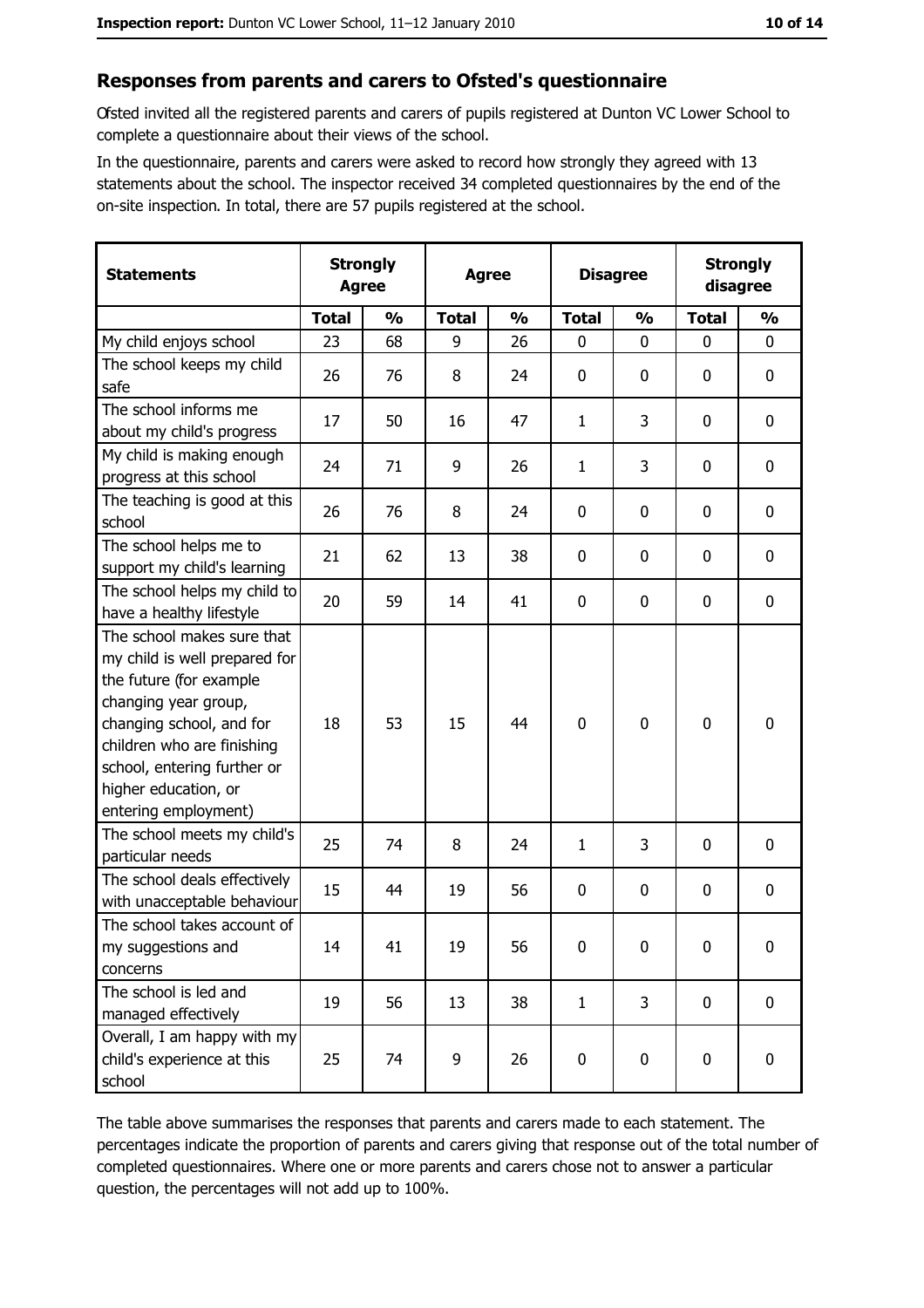# Glossary

| Grade   | <b>Judgement</b> | <b>Description</b>                                                                                                                                                                                                               |  |
|---------|------------------|----------------------------------------------------------------------------------------------------------------------------------------------------------------------------------------------------------------------------------|--|
| Grade 1 | Outstanding      | These features are highly effective. An oustanding<br>school provides exceptionally well for its pupils' needs.                                                                                                                  |  |
| Grade 2 | Good             | These are very positive features of a school. A school<br>that is good is serving its pupils well.                                                                                                                               |  |
| Grade 3 | Satisfactory     | These features are of reasonable quality. A satisfactory<br>school is providing adequately for its pupils.                                                                                                                       |  |
| Grade 4 | Inadequate       | These features are not of an acceptable standard. An<br>inadequate school needs to make significant<br>improvement in order to meet the needs of its pupils.<br>Ofsted inspectors will make further visits until it<br>improves. |  |

## What inspection judgements mean

### Overall effectiveness of schools inspected between September 2007 and July 2008

|                       | Overall effectiveness judgement (percentage of<br>schools) |      |                     |                   |
|-----------------------|------------------------------------------------------------|------|---------------------|-------------------|
| <b>Type of school</b> | <b>Outstanding</b>                                         | Good | <b>Satisfactory</b> | <b>Inadequate</b> |
| Nursery schools       | 39                                                         | 58   | 3                   | 0                 |
| Primary schools       | 13                                                         | 50   | 33                  | 4                 |
| Secondary schools     | 17                                                         | 40   | 34                  | 9                 |
| Sixth forms           | 18                                                         | 43   | 37                  | $\overline{2}$    |
| Special schools       | 26                                                         | 54   | 18                  | $\overline{2}$    |
| Pupil referral units  | 7                                                          | 55   | 30                  | 7                 |
| All schools           | 15                                                         | 49   | 32                  | 5                 |

New school inspection arrangements were introduced on 1 September 2009. This means that inspectors now make some additional judgements that were not made previously.

The data in the table above were reported in The Annual Report of Her Majesty's Chief Inspector of Education, Children's Services and Skills 2007/08.

Percentages are rounded and do not always add exactly to 100. Secondary school figures include those that have sixth forms, and sixth form figures include only the data specifically for sixth form inspection judgements.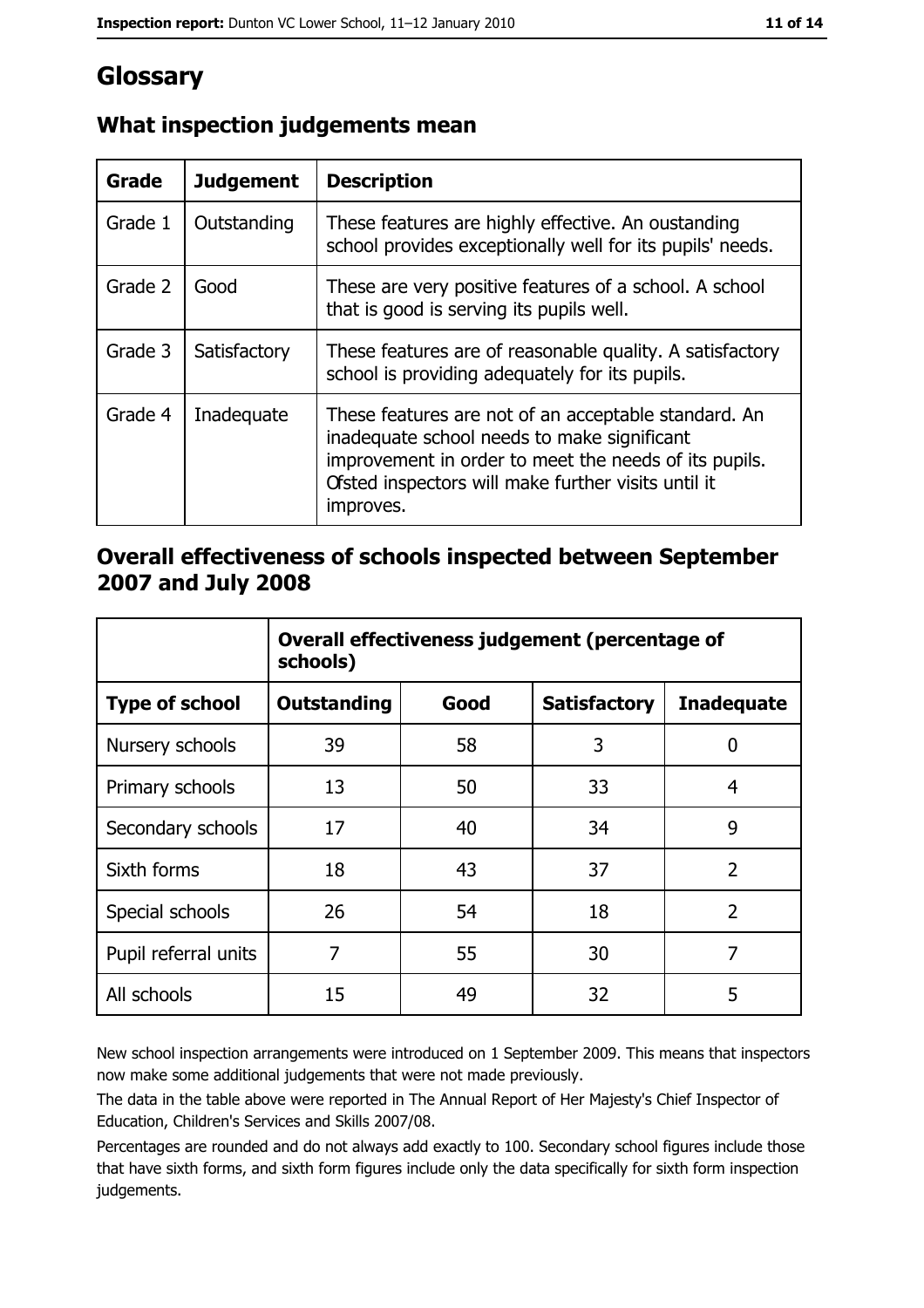# **Common terminology used by inspectors**

| Achievement:                  | the progress and success of a pupil in<br>their learning, development or training.                                                                                                                                                                                                                           |
|-------------------------------|--------------------------------------------------------------------------------------------------------------------------------------------------------------------------------------------------------------------------------------------------------------------------------------------------------------|
| Attainment:                   | the standard of the pupils' work shown by<br>test and examination results and in<br>lessons.                                                                                                                                                                                                                 |
| Capacity to improve:          | the proven ability of the school to<br>continue improving. Inspectors base this<br>judgement on what the school has<br>accomplished so far and on the quality of<br>its systems to maintain improvement.                                                                                                     |
| Leadership and management:    | the contribution of all the staff with<br>responsibilities, not just the headteacher,<br>to identifying priorities, directing and<br>motivating staff and running the school.                                                                                                                                |
| Learning:                     | how well pupils acquire knowledge,<br>develop their understanding, learn and<br>practise skills and are developing their<br>competence as learners.                                                                                                                                                          |
| <b>Overall effectiveness:</b> | inspectors form a judgement on a school's<br>overall effectiveness based on the findings<br>from their inspection of the school. The<br>following judgements, in particular,<br>influence what the overall effectiveness<br>judgement will be.                                                               |
|                               | The school's capacity for sustained<br>improvement.<br>Outcomes for individuals and groups<br>of pupils.<br>The quality of teaching.<br>The extent to which the curriculum<br>meets pupil's needs, including where<br>relevant, through partnerships.<br>The effectiveness of care, guidance<br>and support. |
| Progress:                     | the rate at which pupils are learning in<br>lessons and over longer periods of time. It<br>is often measured by comparing the<br>pupils' attainment at the end of a key<br>stage with their attainment when they<br>started.                                                                                 |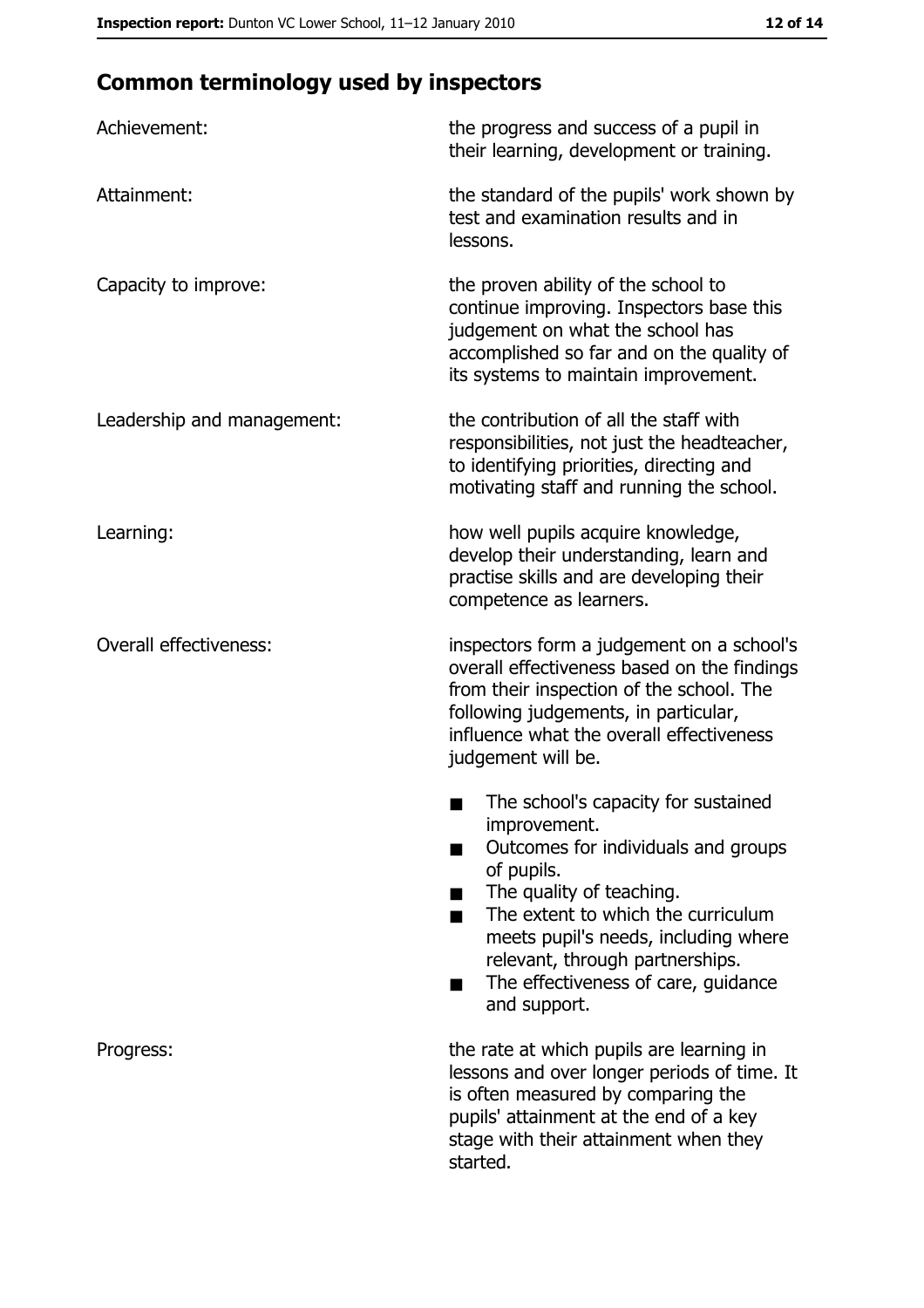This letter is provided for the school, parents and carers to share with their children. It describes Ofsted's main findings from the inspection of their school.



#### 13 January 2010

Dear Pupils

#### Inspection of Dunton VC Lower School, Biggleswade, SG18 8RN

Thank you for your extremely friendly welcome when we visited recently to inspect your school. We very much enjoyed talking to you. We would like to thank the groups of pupils who spoke to us about their views of the school and those who took the time to complete our questionnaire and to write extra comments. We really enjoyed your singing in your assembly and the song 'My name is...', where you responded with 'We're very pleased to meet you'. We were also very pleased to meet you.

As a result of what we found out during the inspection we judged your school to be outstanding. There is too much for us to list, but what is particularly outstanding is:

- the progress children make in the Early Years Foundation Stage  $\blacksquare$
- the progress you make from Year 1 to Year 4 and the high standards you achieve  $\blacksquare$ by Year 4, especially in reading, writing and mathematics
- the excellent teaching in the school and the way in which all staff work hard to keep  $\blacksquare$ you safe and to ensure you are well cared for
- the excellent links your school has with the local community and communities  $\blacksquare$ abroad, especially in Africa; many of you also proudly commented on your present links with an expedition in Antarctica
- the enriched and enjoyable curriculum that is offered to you  $\blacksquare$
- the excellent leadership and management of the school.  $\blacksquare$

Even in an outstanding school, things can be improved. These are what we have said can be improved, and your school agrees:

- you can become more involved in the assessment of your work, so that you know exactly what you need to do to improve
- the outside area of the reception class needs to be developed, and to have a  $\blacksquare$ covering, so that children can use it in all weathers.

Thank you again for your contribution to the inspection. We wish you every success in the future.

Yours sincerely

**Anthony Green** 

Lead inspector